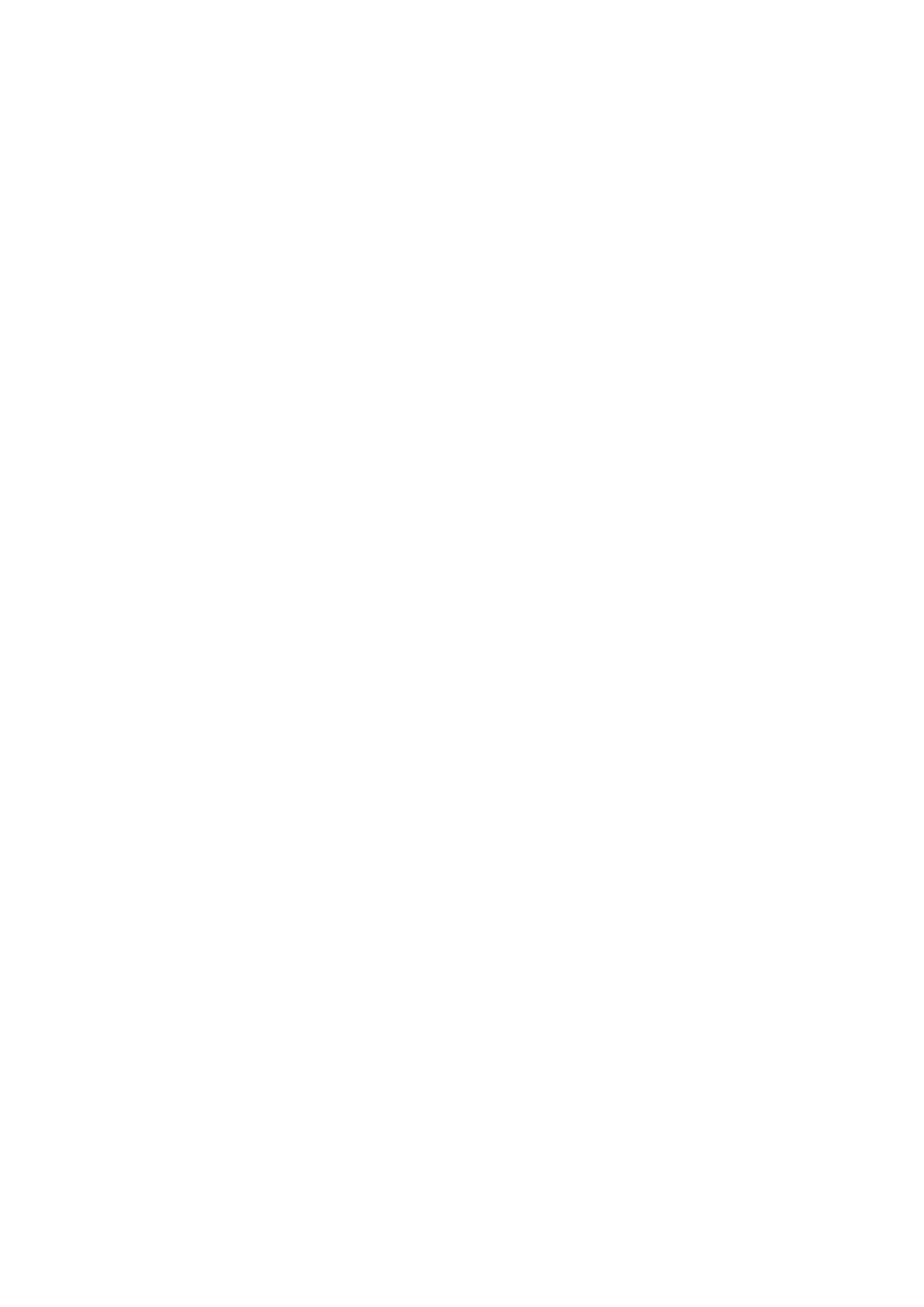



HAUT-COMMISSARIAT AUX DROITS DE L'HOMME · OFFICE OF THE HIGH COMMISSIONER FOR HUMAN RIGHTS PALAIS DES NATIONS · 1211 GENEVA 10, SWITZERLAND www.ohchr.org • TEL: +41 22 917 9000 • FAX: +41 22 917 9008 • E-MAIL: registry@ohchr.org

13 April 2018

./..

# Excellency,

I have been following the third cycle of the Universal Periodic Review (UPR) of Ghana and welcome your constructive engagement and that of your Government during the 28<sup>th</sup> session of the UPR Working Group in November 2017.

As the final outcome report on the review of Ghana was recently adopted by the Human Rights Council at its  $3\bar{7}^{th}$  session, I am writing to follow up on a number of areas raised in two reports that my Office prepared for the review - the compilation of UN information and the summary of stakeholders' submissions – which I consider in need of particular attention over the next four and a half years until the next cycle of the UPR. In identifying these areas. I have also considered the recommendations made by 98 countries. Ghana's presentation and responses, and the action taken by Ghana to implement the 123 recommendations it accepted during the second cycle of the UPR. The areas cover a range of issues and are set out in the annex to this letter.

I would like to highlight some issues that were raised during the review of Ghana and which I am particularly encouraged by: the enactment of the National End Child Marriage Project and the Child Protection Compact Agreement; the implementation of the free Compulsory Universal Basic Education to all children of school age and the Inclusive Education Policy; the progress achieved in the implementation of the Ghana's Livelihood Empowerment Against Poverty Programme, targeting inter alia persons with disability; and the development of a Discrimination Reporting System and of a National Plan of Action on Human Trafficking. I congratulate the Government for the establishment of the Office of the Special Prosecutor with the task of investigating cases of corruption.

I encourage Ghana to complete the development of the national human rights action plan in order to achieve concrete results in the areas contained in the annex and to facilitate Ghana's preparations for the fourth cycle of the UPR. The development of the national human rights action plan should include consultations with all stakeholders, in particular civil society organisations, and, where necessary, the support of international organisations, including the Office of the United Nations High Commissioner for Human Rights (OHCHR) and other United Nations entities, under the leadership of the UN Resident Coordinator.

H.E. Ms. Shirley Ayorkor Botchwey Minister for Foreign Affairs and Regional Integration Ghana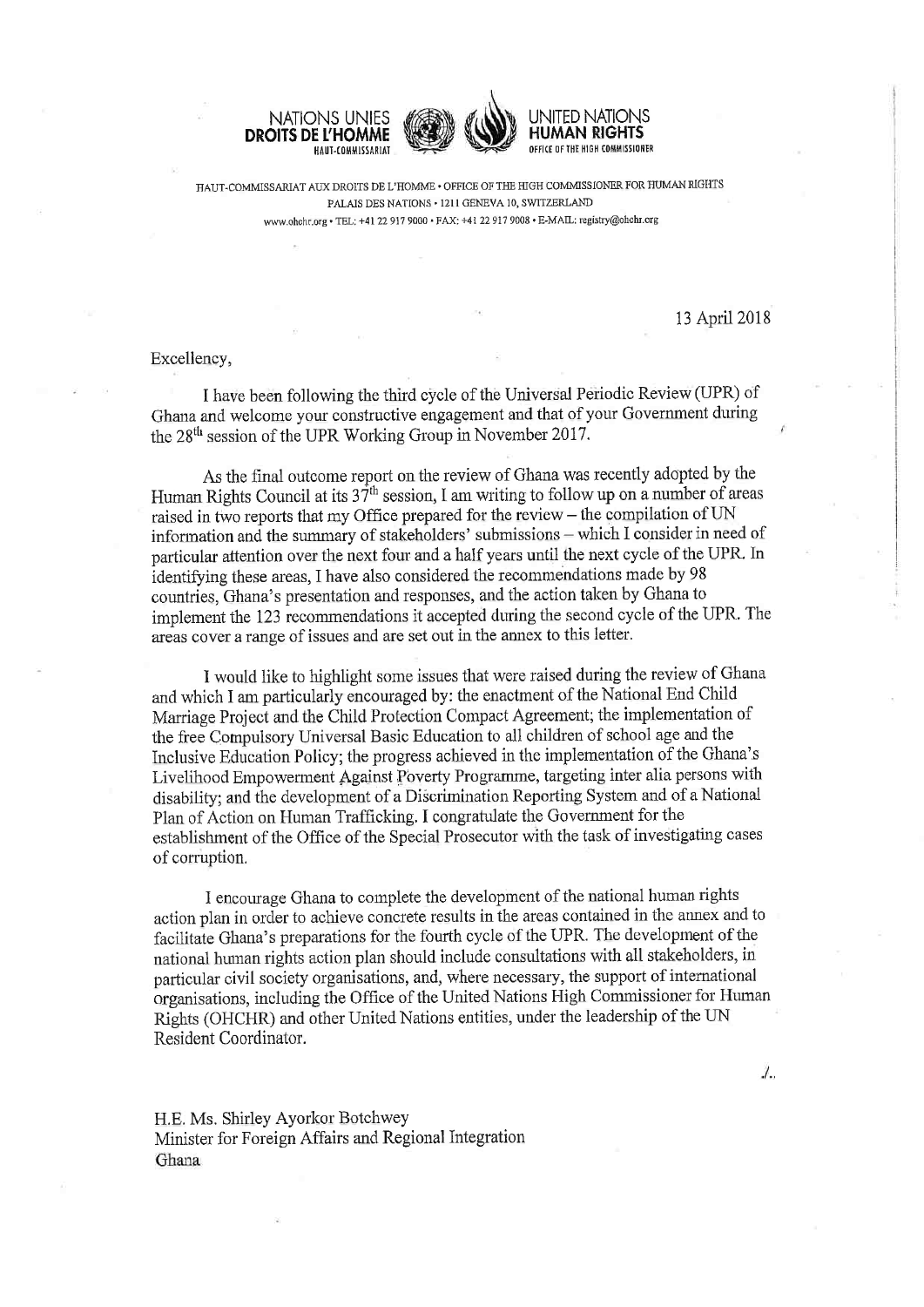I also encourage Ghana to strengthen its national mechanism for comprehensive reporting and follow up in relation to international and regional human rights mechanisms and treaty obligations. I strongly recommend to Ghana the use of the practical guide that my Office released in 2016 on this topic and which is available at: http://www.ohchr.org/Documents/Publications/HR PUB 16 l NMRF PracticalGuide.pdf.

HUMAN RIGHTS

Please be informed that I will be sharing my advice with Member States as they go through the third cycle ofthe UPR with a view to assisting them to begin implementing recommendations early on, following the review. An important measure that can contribute positively to follow up action is voluntary mid-term reporting. I strongly encourage all Member States to submit a voluntary mid-term report two years after the adoption of the outcome report and I encourage Ghana to submit a mid-term report for the third cycle, by 2020.

As the Secretary-General states in his 2017 report on the work of the Organization (A/72/1, paragraph 98): "The Human Rights Council's tmiversal periodic review process is now entering a new cycle, with every Member State scheduled for a third round of scrutiny. We will work to strengthen the relevance, precision and impact of the Council's recommendations, including by providing better support to Member States in implementation, stronger collaboration with United Nations country teams and the establishment of national mechanisms for human rights reporting and follow-up to link the universal periodic review to the implementation of the Sustainable Development Goals."

I look forward to discussing with you ways in which my Office may assist Ghana to take action in the areas I have identified.

Please accept, Excellency, the assurances of my highest consideration.

Battant.

Zeid Ra'ad Al Hussein High Commissioner for Human Rights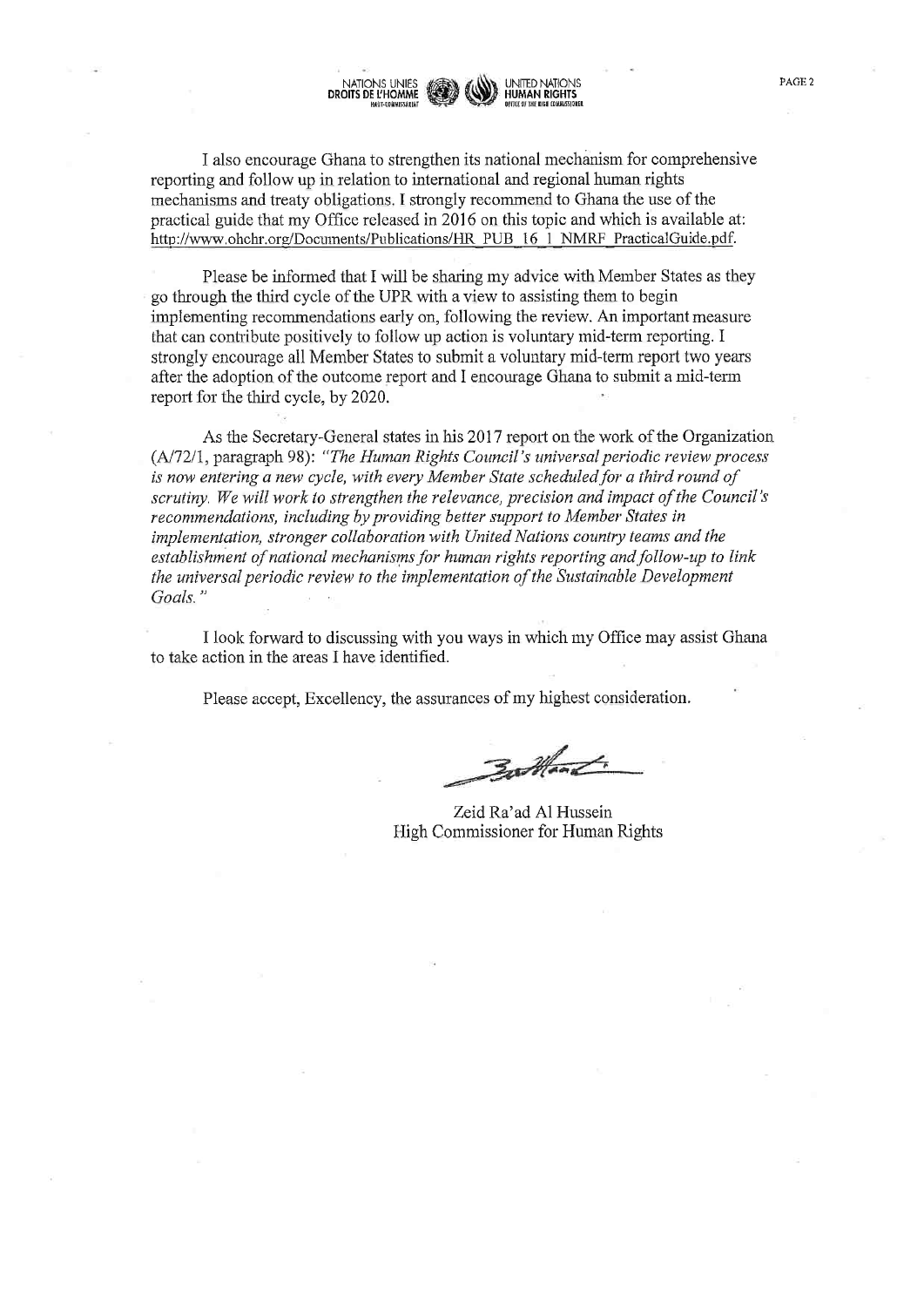

#### **Annex**

# Scope of international obligations and cooperation with international human rights mechanisms and bodies

\* Consider ratifying the Optional Protocols to the Convention on the Rights of the Child on the Sale of Children, Child Prostitution and Child Pornography, and on a Communications Procedure, the Second Optional Protocol to the International Covenant on Civil and Political Rights, the International Convention on the Protection of All persons from Enforced Disappearance, the Optional Protocol to the International Covenant on Economic, Social and Cultural Rights, the ILO Conventions on Domestic Workers (No. 189), and on Indigenous and Tribal Peoples (No. 169), the Convention relating to the Status of Stateless Persons and the Convention on the Reduction of Statelessness, the Kampala amendments to the Rome Statute on the crime of aggression.

### National human rights framework

- Establish a national preventive mechanism for combatting torture in accordance with the Optional Protocol to the Convention against Torture and Other Cruel, Inhuman or Degrading Treatment or Punishment;
- <sup>h</sup> Set up a national mechanism for coordination, implementation, reporting and followup, in line with the OHCHR Study/Guide of 2016 concerning NMRFs;
- \* Ensure that the Persons with Disability Act is in compliance with the UN Convention on the Rights of the Persons with Disabilities;
- \* Complete pending human rights legislation, a national plan of action on human rights, and plans of action on Gender, Information and Human Trafficking;
- Start all the required steps to complete the alignment of Ghana's legislation with all the obligations under the Rome Statute of the International Criminal Court;
- Strengthen the National Human Rights Institution the Human Rights and Administrative Justice Commission - with a view to progress in the development of a national human rights action plan which incorporates the SDGs;
- Create and make operational an independent mechanism to investigate alleged misconduct by the security forces and police.

Implementation of international human rights obligations, considering applicable international humanitarian law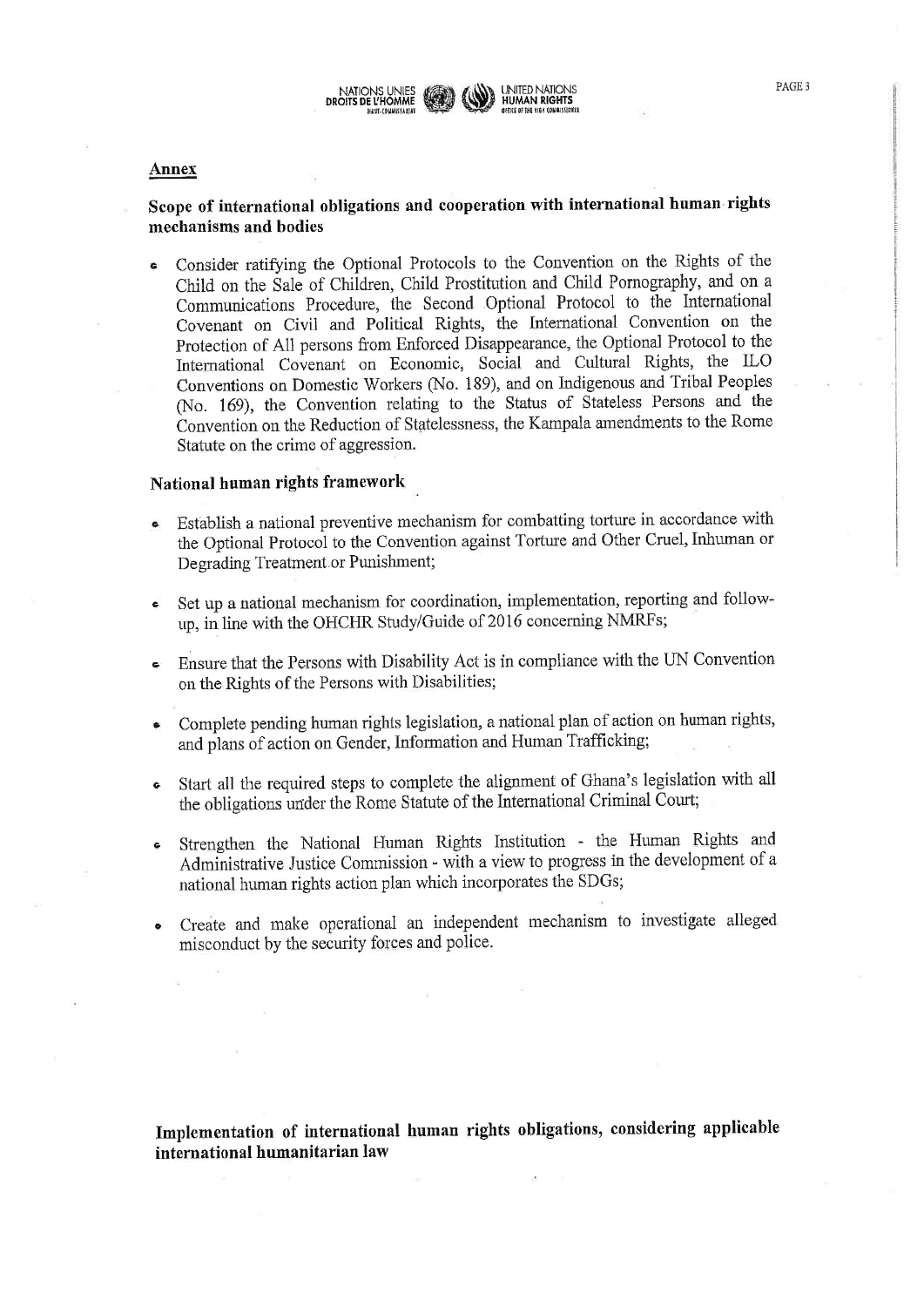

### A. Cross-cutting issues

### Equality and non-discrimination

- Guarantee safety and prevention of discrimination and violence based on sexual orientation and gender identity, and make sure that victims have access to full reintegration and that all perpetrators are punished;
- Combat discrimination against women, including in the field of property ownership, ė access to credit and inheritance:
- Enhance protection of persons with albinism against discrimination and implement measures to address their stigmatization;
- Reinforce guidelines to prevent discrimination in educational settings, including discrimination based on sexual orientation and gender identity.

### **B.** Civil and political rights

### Right to life, liberty and security of person

- Step up efforts and take immediate measures to achieve the abolition of death penalty  $\bullet$ by instituting an official moratorium and revise the criminal code to eliminate mandatory death sentences;
- Fight any crimes motivated by sexual orientation or gender identity;
- Continue undertaking measures to fight trafficking in persons, especially women and children, by implementing the Human Trafficking Act and allocating adequate resources to combat trafficking in persons;

### Administration of justice, including impunity and the rule of law

- Further advance the reform of judiciary system to ensure access to justice for all, and the right to trial within a reasonable time and legal support;
- Continue efforts to counter corruption;  $\bullet$
- Enhance life conditions in prisons and decrease overcrowding.

### Fundamental freedoms and the right to participate in public and political life

- Continue efforts to protect participation and freedom of expression in public life;
- Adopt legislation to guarantee media freedom.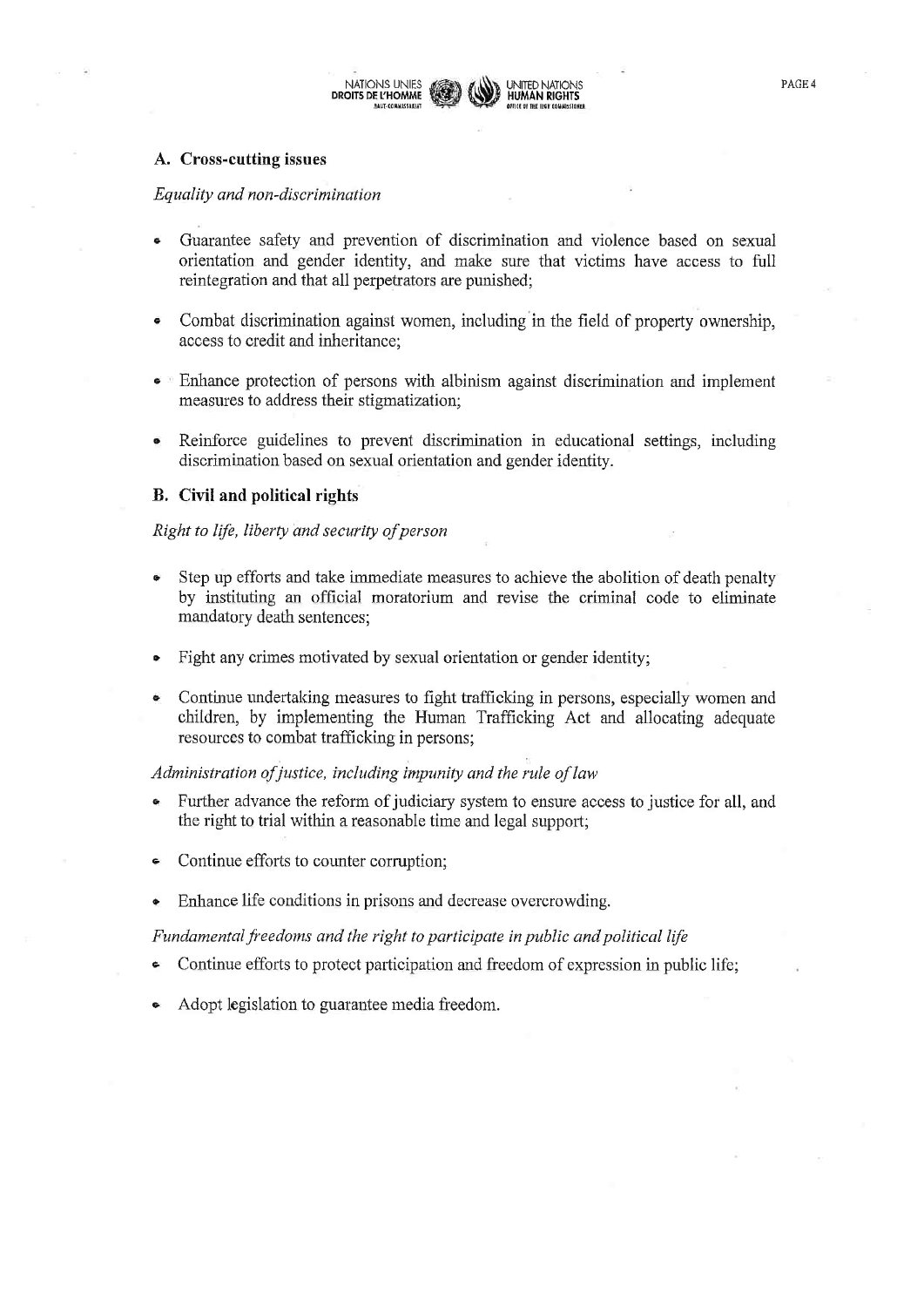

# C. Economic, Social and Cultural Rights

### Right to an adequate standard of living

- \* Strengthening programmes and public policies on inclusion, poverty reduction, equality, promotion and non-discrimination, with attention to women, children, elderly and persons with disabilities, among other groups;
- Control illegal mining activities to protect community rights.

### Right to health

- Provide appropriate health care to persons with mental disabilities improving access to health services, implementing the Mental Health Act trough the recruitment of qualified mental health professionals, and combating inhumane treatment of people with mental disabilities in prayer camps and psychiatric hospitals;
- Continue efforts to guarantee access to health services for remote communities;
- Step up efforts to reduce the spread of HIV by fully implementing the National HIV and Aids Strategic Plans;
- Adopt programs on sexual and reproductive health for adolescents;
- Combat non-consensual health treatments, such as forced medication and confinement.

### Right to education

- Improve the quality of free primary and secondary education including through a national program to encourage children, especially girls, to remain in school and to increase women literacy;
- Further strengthen government spending and investment towards education, provide subsidies to help poverty-stricken students and further increase school enrolment.
- D. Rights of specific persons or groups

### Women

- Eradicate all forms of violence against women and girls, including domestic violence, by ensuring that perpetators are btought to justice and that victims receive adequate support;
- Speed up adoption and application of laws prohibiting harmful practices against women and girls in particular female genital mutilation and forced marriage, widowhood rites and practices related to "witchcraft", guaranteeing reintegration and rehabilitation of victims, strengthening awareness raising and education programmes to prevent and eradicate harmful practices, especially in rural areas;
- Act to remove existing barriers for women in the labour market;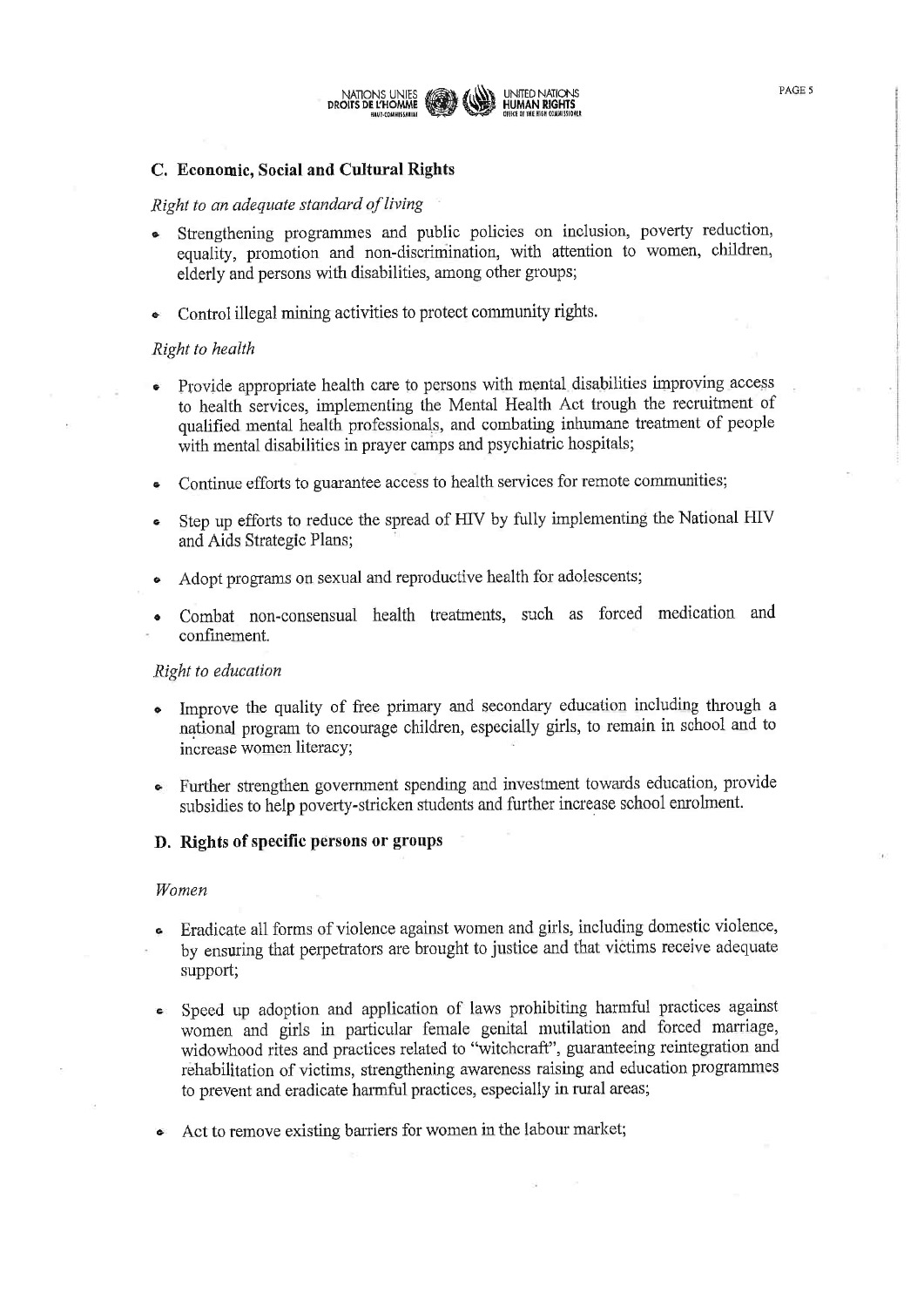

### LGBTQI persons

- Eliminate discriminatory practices based on sexual orientation and gender identity and ensure the protection of LGBTQI persons from all forms of stigmatization, harassment, discrimination and violence, through inter alia the application of the Discrimination Complaint System;
- Ensure that victims of discrimination based on sexual orientations have access to rehabilitation and that all perpetrators are punished;
- Take actions to decriminalise same-sex sexual relationships between consenting adults.

### Children

- e Take actions to end the practice and harmful effects of child marriage and implement an operational national action plan to combat child marriage and reinforce programs about the negatives consequences of child marriage;
- Reinforce efforts to carry out measures prohibiting sexual exploitation of children and ensure that all cases are investigated, that perpetrators are brought to justice and that victims receive rehabilitation;
- Develop a policy to protect the rights of pregnant teenagers, adolescent mothers and their children and combat discrimination against them;
- \* Further develop the National Action Plan on Child Labour and eliminate and penalize all forms of hazardous child labour, providing adequate funding to investigate traffickers and protect victims;
- \* Continue its efforts to expand educational programmes and awareness-raising campaigns for preventing and combating corporal punishment of children in all settings;
- Guarantee free birth registration and certificate insurance for children.

#### Persons with disabilities

Further improve the legal framework of people with disabilities, shape an action plan for strengthening the promotion and protection of their rights, including a national employment policy.

### Migrants, refugees, asylum seekers and internally displaced persons

- Promote and protect the rights of migrants and refugees to ensure access to justice, education, work and health, regardless to their status;
- Adopt measures to improve the birth registration system for asylum seeking and refugee children.